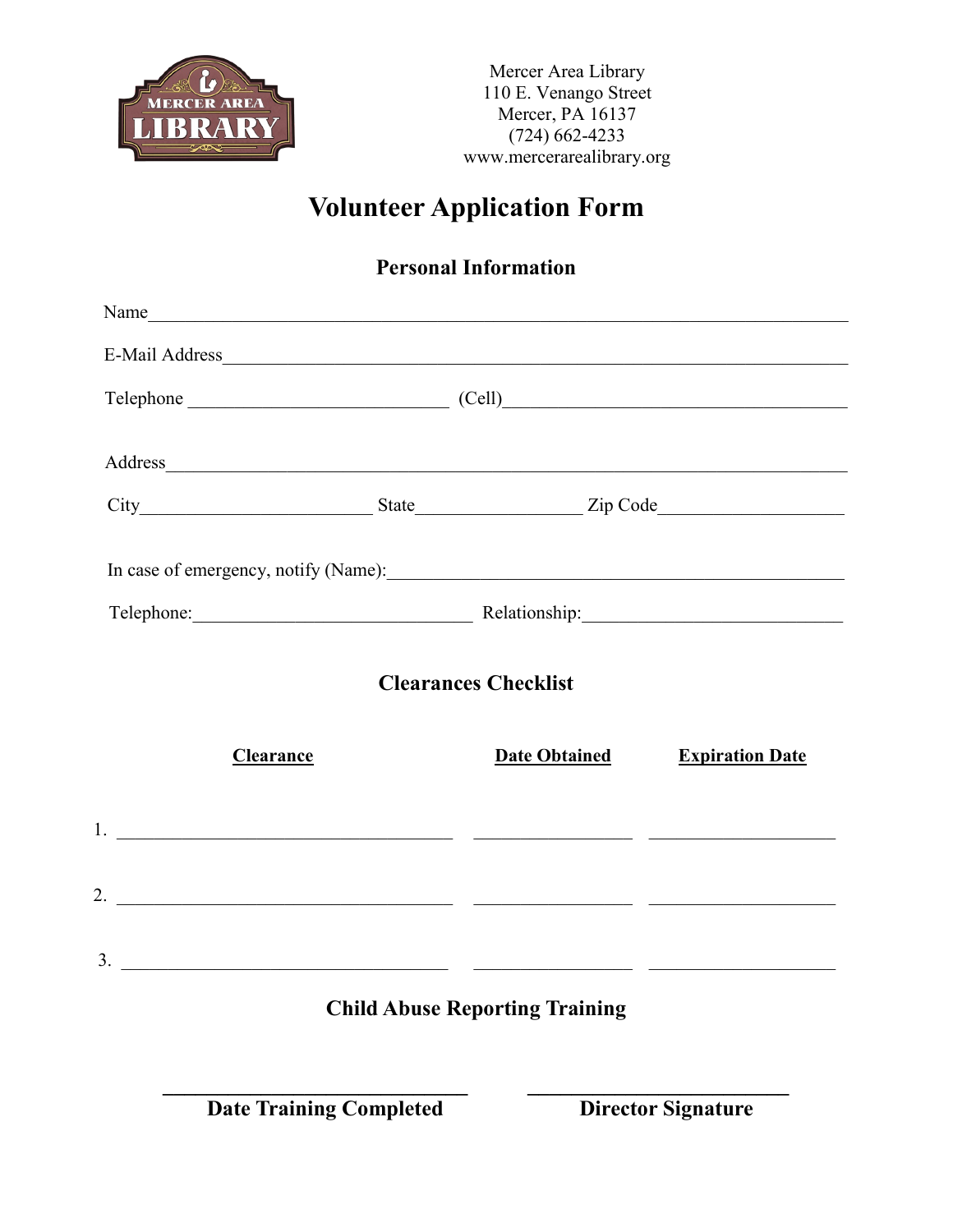

#### **I would be interested in assisting with (check volunteer assignments listed below):**

- \_\_\_ Circulation Desk
- \_\_\_ Shelf Reading
- Shelving
- Housekeeping
- Movie Nights
- \_\_\_ Special Projects
- \_\_\_ Computer Assistance
- \_\_ Outdoor Activities

#### **Please indicate your availability in the chart below:**

| Days      | Mornings | Afternoons | Evenings |
|-----------|----------|------------|----------|
| Tuesday   |          |            |          |
| Wednesday |          |            |          |
| Thursday  |          |            |          |
| Friday    |          |            |          |
| Saturday  |          |            |          |